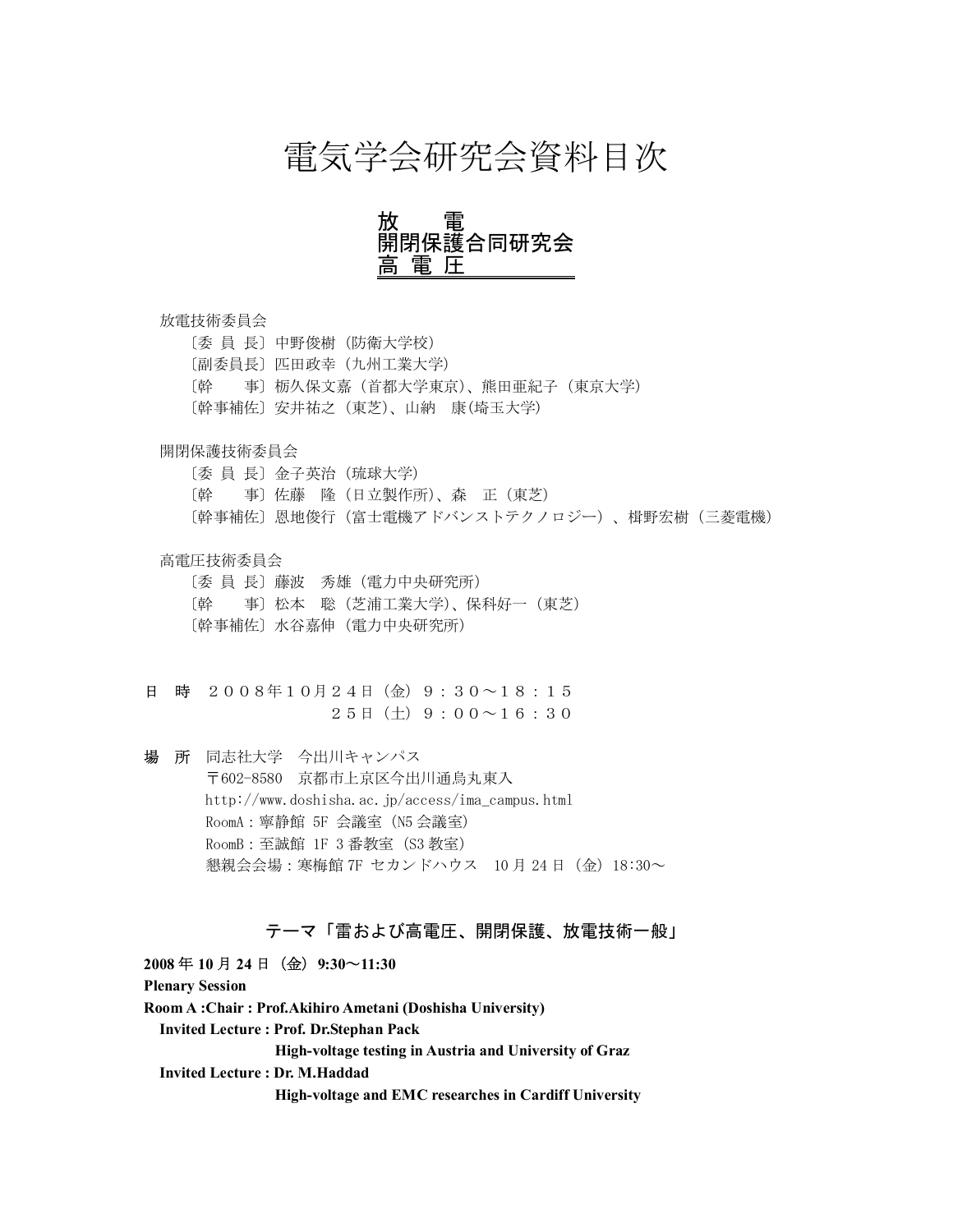## **2008** 年 **10** 月 **24** 日(金)**13**:**00**~**15**:**30 Session-1High-voltage Testing, PD measurement Room B :Chair: Prof. Satoshi Matsumoto (Shibaura Institute of Technology)** ED-08-108 PCA-ANN for Partial Discharge Classification on High Voltage Equipment SP-08-23 HV-08-37 N. Pattanadech, P. Nimsanong (King Mongkut's Institute of Technology) ……… 1 ED-08-109 The Effect of Disturbance Signal on Conventional Partial Discharge Measurement SP-08-24 HV-08-38 N. Pattanadech, P. Yutthagowith (King Mongkut's Institute of Technology) ……… 7 ED-08-110 Partial discharge in high temperature superconducting cables impregnated with air, SP-08-25 nitrogen gas and liquid nitrogen HV-08-39 Yuto Suzuki, Shigeyasu Matsuoka, Akiko Kumada, Kunihiko Hidaka (The University of Tokyo) Hiroshi Takigawa, Takato Masuda (Sumitomo Electric Industries) ……… 13 ED-08-111 The Study of PD Measurement According to Conventional Method Compared SP-08-26 with VHF Antenna Measurement Technique HV-08-40 N. Pattanadech, P. Petchphung, P. Yutthagowith, M. Leelajindakrairerk, N. Boonsaner (King Mongkut's Institute of Technology) ……… 19 ED-08-112 Application of High Resolution Digitizer in High Voltage Measuring Systems SP-08-27 HV-08-41 P. Chomlim, P. Yutthagowith, N. Pattanadech, A. Kunakorn (King Mongkut's Institute of Technology) ……… 25 ED-08-113 Analysis of Waveform Parameters for Oscillating Impulse Voltage using the biquadratic SP-08-28 equation for the IG Circuit HV-08-42 Satoshi Matsumoto, Nobuaki Nishimura (Shibaura Institute of Technology) ……… 31

### **2008** 年 **10** 月 **24** 日(金)**13**:**00**~**15**:**05**

### **Session-2Analysis of Electromagnetic Transients**

### **Room A :Chair: Prof.Yoshihoro Baba (Doshisha University)**

ED-08-114 Location of negative charge associated with continuing current of upward lightning flash SP-08-29 in winter HV-08-43

M. Saito, M. Ishii (The University of Tokyo)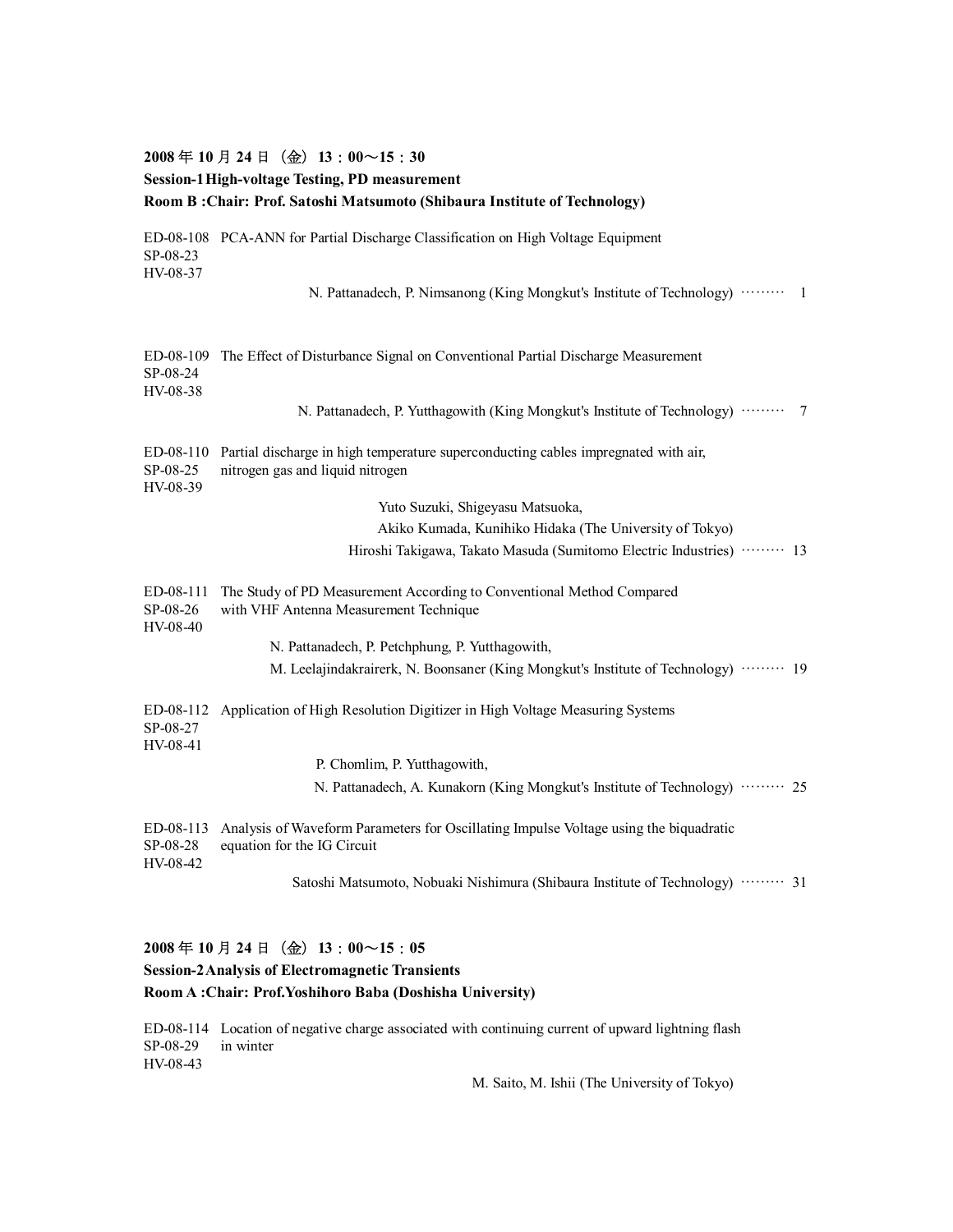N. Itamoto (Hokuriku Electric Power) T. Shindo (Central Research Institute of Electric Power Industry) ……… 37 ED-08-115 〔Cancellation〕 SP-08-30 HV-08-44 ED-08-116 A Simulation Study of Lightning Surge Characteristics of a Distribution Line Using SP-08-31 the FDTD Method HV-08-45 Susumu Matsuura, Akiyoshi Tatematsu, Taku Noda, Shigeru Yokoyama (Central Research Institute of Electric Power Industry) ……… 43 ED-08-117 Investigation of Transformer Model for TRV Calculation by EMTP SP-08-32 HV-08-46 MYO Min Thein, Hisatoshi IKEDA, Katsuhiko HARADA, Shinya OHTSUKA, Masayuki HIKITA (Kyushu Institute of Technology) Eiichi HAGINOMORI (Chuo University) Tadashi KOSHIDUKA (Toshiba Corporation) ……… 49 ED-08-118 Evaluation of Characteristics of Lightning Faults on 275kV Transmission Line SP-08-33 HV-08-47 Hironao Kawamura, Naoki Itamoto, Kazuo Shinjo (Hokuriku Electric Power) Masaru Ishii (The University of Tokyo) ……… 53 **2008** 年 **10** 月 **24** 日(金)**16**:**00**~**17**:**40 Session-3Lightning Protection of Wind Power Generation Equipment Room B :Chair: Dr.Tatatoshi Shindo(CRIEPI)** ED-08-119 〔Cancellation〕 SP-08-34 HV-08-48

ED-08-120 Lightning risk on wind turbine generator systems SP-08-35 HV-08-49 Takatoshi Sindo, Tomotaka Suda (Central Research Institute of Electric Power Industry) ……… 61

ED-08-121 Surge Characteristics on a Cable Installed Vertically along a Transmission Tower SP-08-36 HV-08-50 Kenichi TANEMURA, Akihiro AMETANI (Doshisha University)

Hiroshi OMURA (Kansai Electric Power) ……… 67

ED-08-122 FDTD Electromagnetic Analysis of a Wind Turbine Generator Tower Struck by Lightning SP-08-37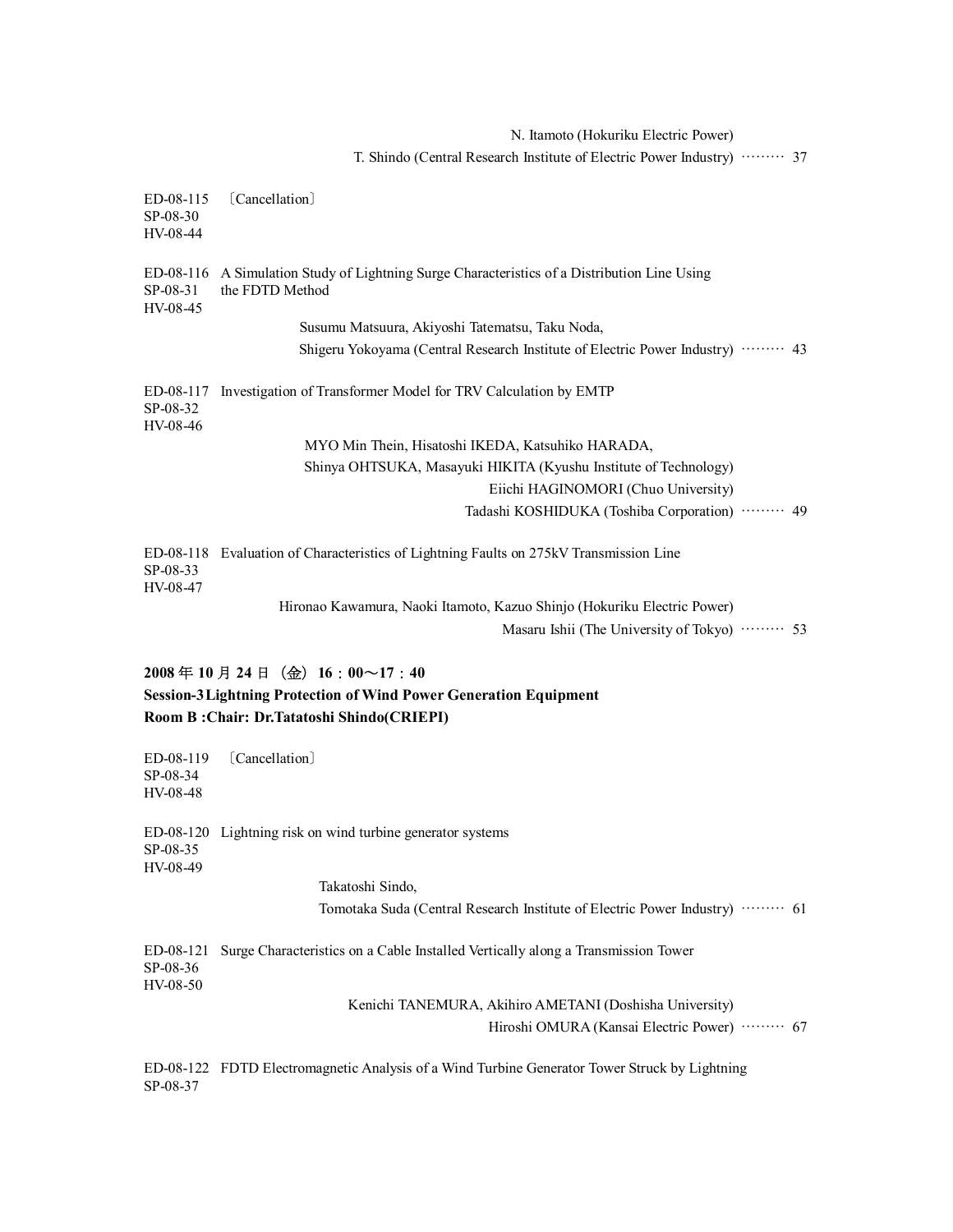```
HV-08-51
```
Mitsuhiro Nagao, Naoto Nagaoka, Yoshihiro Baba, Akihiro Ametani (Doshisha University) ……… 75

## **2008** 年 **10** 月 **24** 日(金)**15**:**20**~**18**:**15**

### **Session-4Breakdown, Dielectrics, Arc**

| Room A: Chair: Prof. Yasunobu Yokomizu (Nagoya University) |                                                                                                                                    |  |  |  |
|------------------------------------------------------------|------------------------------------------------------------------------------------------------------------------------------------|--|--|--|
| ED-08-123<br>SP-08-38<br>HV-08-52                          | Development of a New Environment-conscious Transformer Impregnated with Palm<br>Fatty Acid Ester (PFAE)                            |  |  |  |
|                                                            | Tomoyuki Hikosaka, Akina Yamazaki,                                                                                                 |  |  |  |
|                                                            | Yasunori Hatta, Hidenobu Koide (Japan AE Power Systems Corporation)                                                                |  |  |  |
|                                                            | Takaaki Kanoh, Takashi Suzuki, Junichi Yamada, Shingo Uemura (Lion Corporation) ……… 81                                             |  |  |  |
| ED-08-124<br>SP-08-39<br>HV-08-53                          | Measurement result for study on insulation reliability evaluation for oil-filled transformer<br>with multiple voltage application. |  |  |  |
|                                                            | Toshihiro Tsuboi, Jun Takami, Shigemitsu Okabe (Tokyo Electric Power)                                                              |  |  |  |
|                                                            | Kazuaki Aono, Kiyoshi Inami (Mitsubishi Electric Corporation)  87                                                                  |  |  |  |
| ED-08-125<br>SP-08-40<br>HV-08-54                          | Breakdown Characteristics of $SF_6$ Gas for Non-uniform Electric Field under<br>Double-Frequency Oscillations                      |  |  |  |
|                                                            | Genyo Ueta, Shuhei Kaneko, Shigemitsu Okabe (Tokyo Electric Power)  91                                                             |  |  |  |
| ED-08-126<br>SP-08-41<br>HV-08-55                          | Thermodynamic properties at high temperatures and particles present after arc extinction<br>in $CO2-CF3I$ mixture                  |  |  |  |
|                                                            | Y. Yokomizu, R. Ochiai, T. Matsumura (Nagoya University) ········· 97                                                              |  |  |  |
| ED-08-127<br>SP-08-42<br>HV-08-56                          | A Study on Breakdown Phenomena with Conductive Hot $SF_6$ Gas Flow in a Gas Circuit<br><b>Breaker</b>                              |  |  |  |
|                                                            | Toshiyuki Uchii, Hiromichi Kawano, Tsutomu Tanaka (Toshiba Corporation) ········· 103                                              |  |  |  |
| ED-08-128<br>SP-08-43<br>HV-08-57                          | Movement and Tracking of Low-Pressure Arc Cathode Spots on SS400 Surface with<br>Oxide Layer                                       |  |  |  |
|                                                            | Toru Iwao, Shinya Kamishima,                                                                                                       |  |  |  |
|                                                            | Tsuyoshi Inomata, Motoshige Yumoto (Musashi Institute of Technology) ………109                                                        |  |  |  |
| ED-08-129<br>SP-08-44<br>HV-08-58                          | Surface discharge phenomena in micro gap under impulse/DC voltage application                                                      |  |  |  |
|                                                            | Hiroki Yamaguch, Hiroshi Yonezawa,                                                                                                 |  |  |  |
|                                                            | Shigeyasu Matsuoka, Akiko Kumada, Kunihiko Hidaka (The University of Tokyo) ········· 115                                          |  |  |  |

共 催 電気学会関西支部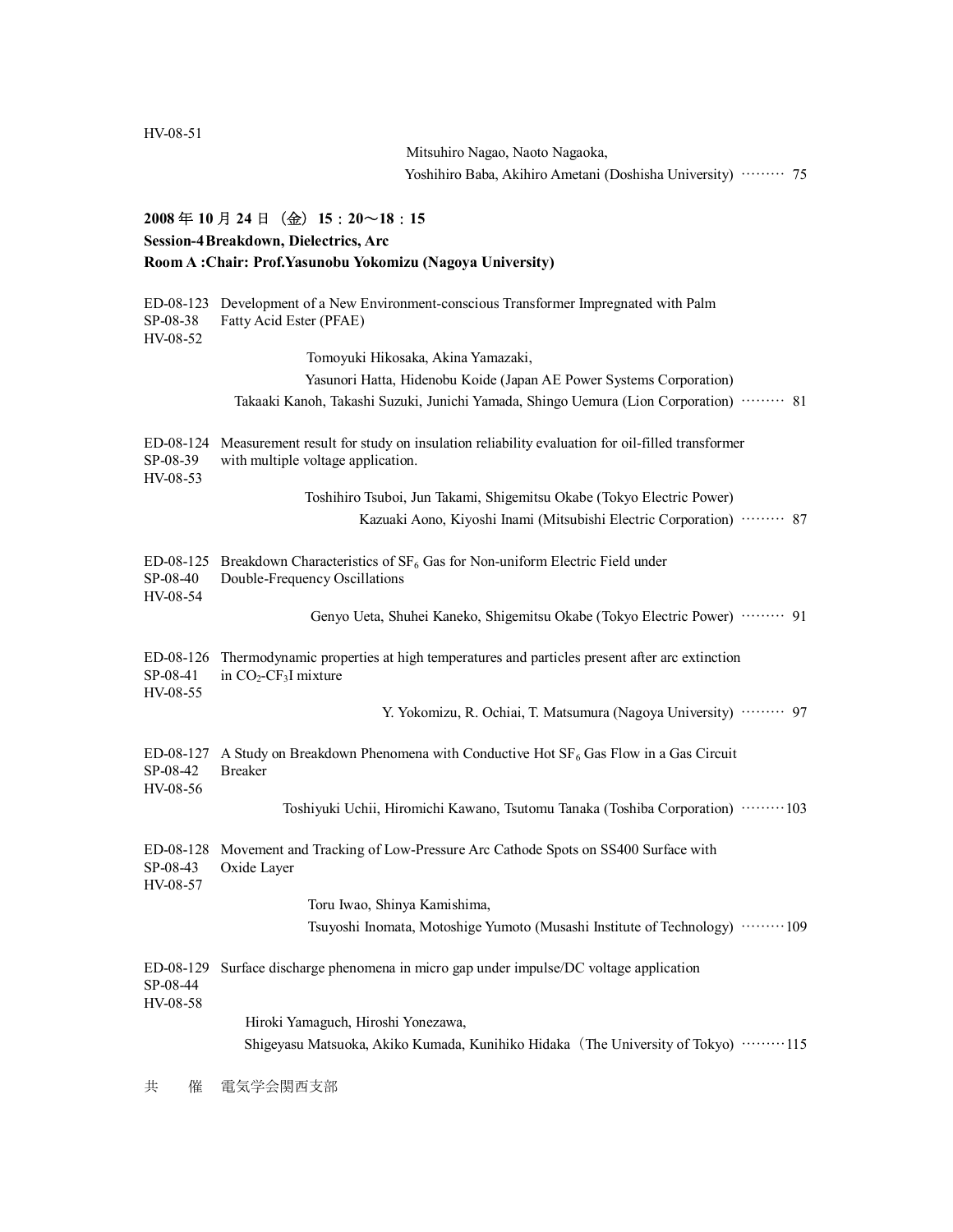協 賛 Japan Chapter of the IEEE Society on Power Engineering Japan Chapter of the IEEE Society on Dielectrics and Electrical Insulation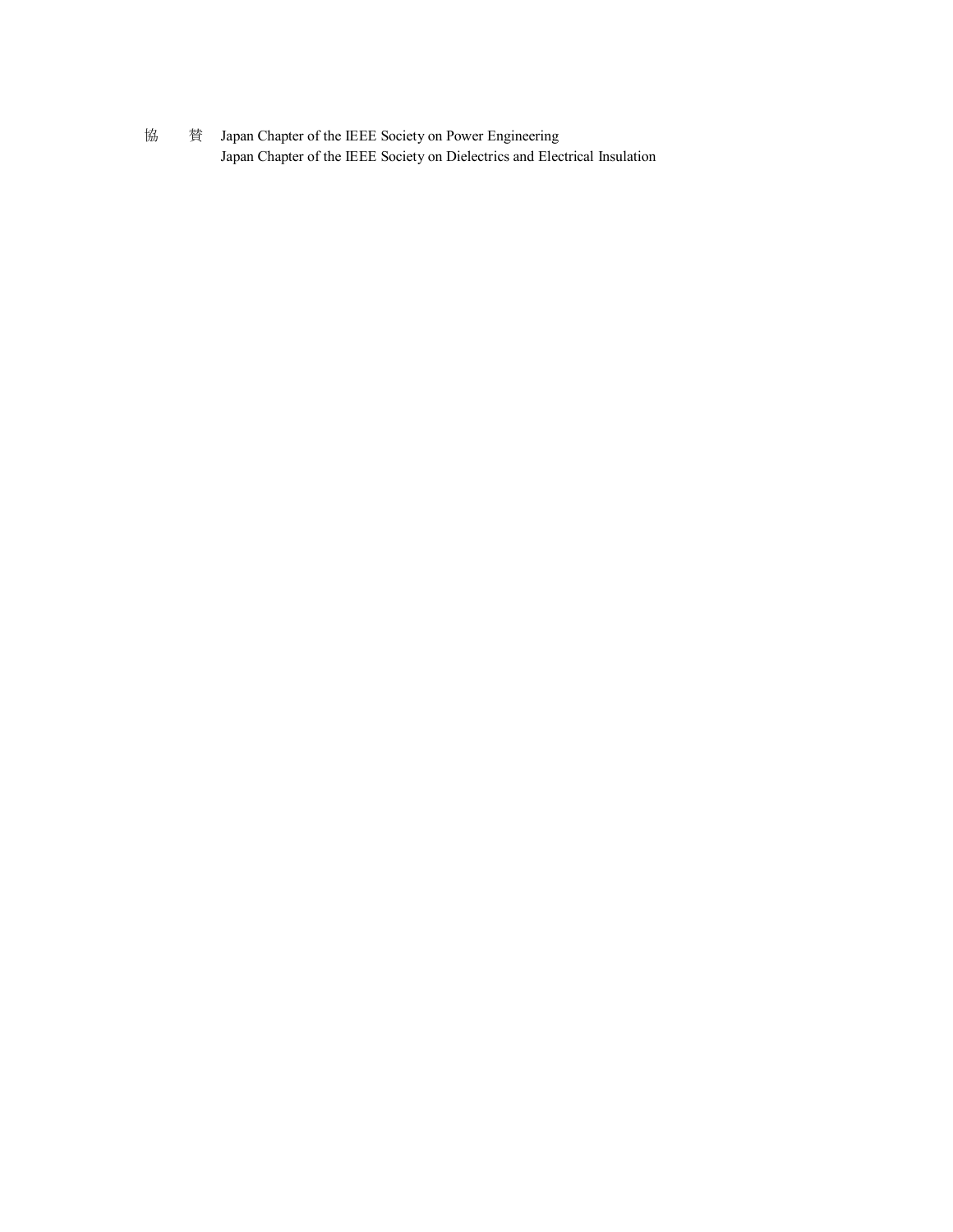# 電気学会研究会資料目次

## 放 電 開閉保護合同研究会 富.

### 放電技術委員会

〔委 員 長〕中野俊樹(防衛大学校) 〔副委員長〕匹田政幸(九州工業大学) 〔幹 事〕栃久保文嘉(首都大学東京)、熊田亜紀子(東京大学) 〔幹事補佐〕安井祐之(東芝)、山納 康(埼玉大学)

### 開閉保護技術委員会

〔委 員 長〕金子英治(琉球大学) 〔幹 事〕佐藤 隆(日立製作所)、森 正(東芝) 〔幹事補佐〕恩地俊行(富士電機アドバンストテクノロジー)、楫野宏樹(三菱電機)

### 高電圧技術委員会

〔委 員 長〕藤波 秀雄(電力中央研究所) 〔幹 事〕松本 聡(芝浦工業大学)、保科好一(東芝) 〔幹事補佐〕水谷嘉伸(電力中央研究所)

日 時 2008年10月24日(金)9:30~18:15  $25H(\pm)9:00 \sim 16:30$ 

場 所 同志社大学 今出川キャンパス 〒602-8580 京都市上京区今出川通烏丸東入 http://www.doshisha.ac.jp/access/ima\_campus.html RoomA:寧静館 5F 会議室(N5 会議室) RoomB:至誠館 1F 3 番教室(S3 教室) 懇親会会場:寒梅館 7F セカンドハウス 10 月 24 日(金)18:30~

## テーマ「雷および高電圧、開閉保護、放電技術一般」

**2008** 年 **10** 月 **25** 日(土)**9**:**00**~**10**:**40** 

**Room A : International Student Session**

**Chair:Mr.P.Yutthagowith (Doshisha University)**

 **Infrastructures in the World and Electricity**

| No. | Time          | Member                   | Country* |
|-----|---------------|--------------------------|----------|
|     | $9.00 - 9.05$ | Su Su                    | China    |
|     | $9.05 - 9.10$ | Kriangkrai Pattanapakdee | Thailand |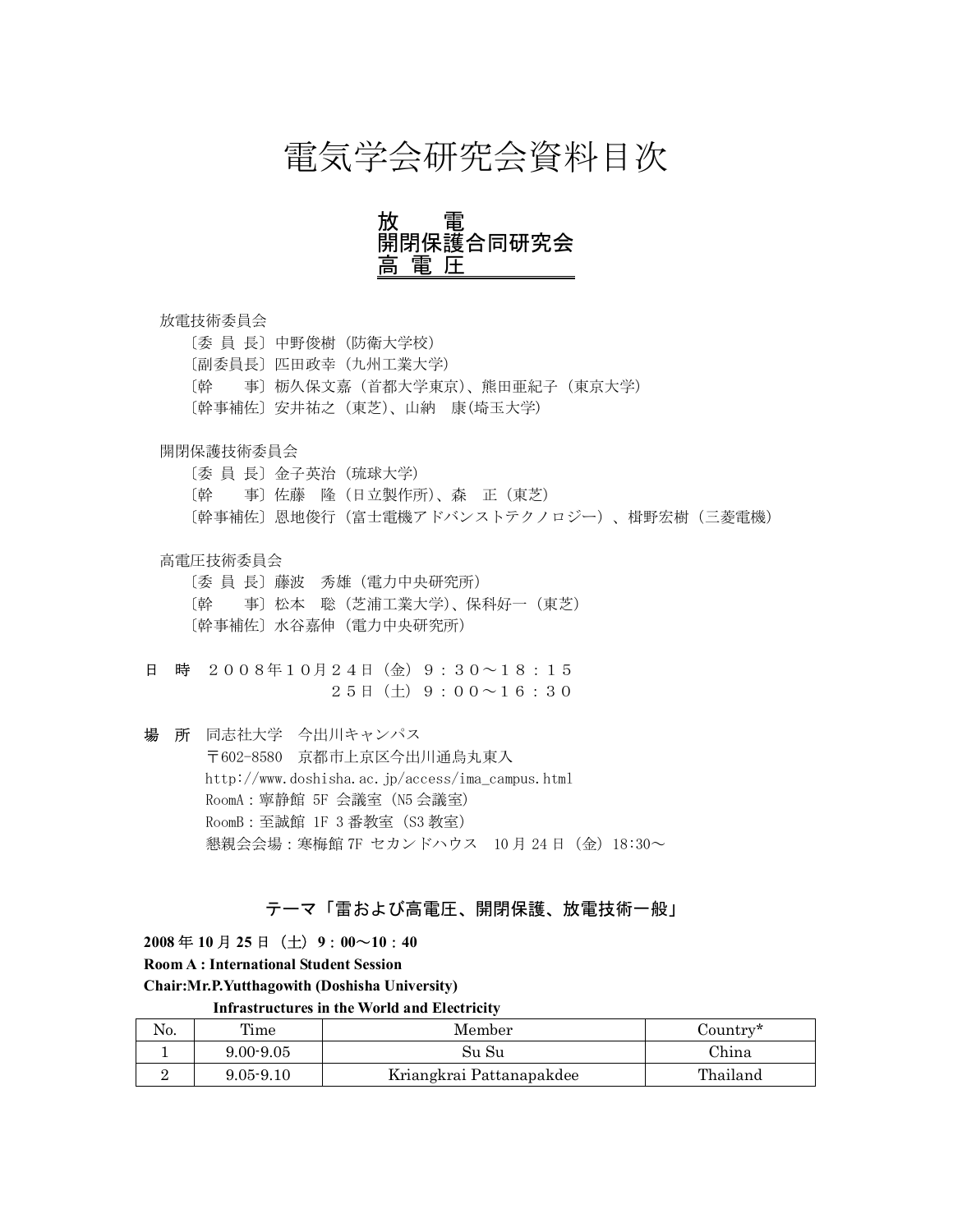| 3<br>$\overline{4}$ | $9.10 - 9.15$   | <b>WONG King Yuen</b> | Hongkong |  |
|---------------------|-----------------|-----------------------|----------|--|
|                     | $9.15 - 9.20$   | LO Ming Yam, Alvin    |          |  |
|                     | $9.20 - 9.25$   | Lyu Jae-Kun           | Korea    |  |
| 5                   | $9.25 - 9.30$   | Chyun Yi-Kyung        |          |  |
|                     | $9.30 - 9.35$   | KOYAMA Tomonori       | Japan    |  |
|                     | $9.35 - 9.40$   | TANAKA Masayoshi      | Tokyo    |  |
|                     | 9.40-9.50       | Discussion            |          |  |
| 6                   | $9.50 - 9.55$   | KUBO Toshihiro        | Portugal |  |
| 7                   | $9.55 - 10.00$  | MATSUOKA Kae          | Canada   |  |
| 8                   | $10.00 - 10.05$ | ODA Takeshi           | U.S.A    |  |
| 9                   | $10.05 - 10.10$ | <b>SENOO Takato</b>   | Finland  |  |
| 10                  | $10.10 - 10.15$ | AYATA Masataka        | Italy    |  |
| 11                  | $10.15 - 10.20$ | DAI Xinhui            | England  |  |
|                     | $10.20 - 10.30$ | Discussion            |          |  |

### **2008** 年 **10** 月 **25** 日(土)**AM**(**10**:**50**~**12**:**55**)

### **Session-5Lightning Protection**

### **Room A : Chair: Dr.Shigeru Yokoyama (CRIEPI)**

SP-08-45 Chugoku Region

HV-08-59

Akihisa Takahashi, Akira Asakawa,

Shigeru Yokoyama (Central Research Institute of Electric Power Industry) Shin-ichi Marumoto, Kousuke Yamamoto, Susumu Nakamoto (The Chugoku Electric Power) ……… 1

ED-08-131 A Detailed Field Study of Factors Affecting Distribution Line Faults by Lightning Strokes SP-08-46 HV-08-60

Teru Miyazaki, Toshiya Abe,

Yoshiki Sakamoto, Shigemitsu Okabe (Tokyo Electric Power) ……… 7

ED-08-132 Experimental Study on Short-Circuit Inside an Air Switch of Power Distribution Lines SP-08-47 due to Sparkover Between Different Poles.

HV-08-61

Tomoyuki Sato, Satoshi Uemura, Akira Asakawa,

Shigeru Yokoyama (Central Research Institute of Electric Power Industry)

Hideki Honda, Kazuhiro Horikoshi (Tohoku Electric Power) ……… 13

| SP-08-48 | ED-08-133 Proposition of lightning protection design for low-voltage equipments |
|----------|---------------------------------------------------------------------------------|
| HV-08-62 |                                                                                 |
|          | Seiji Furukawa (Central Research Institute of Electric Power Industry)          |

Takeshi Hosokawa (Former EMAJ)

Masateru Ikuta (Kyusyu Electric Power)

Shigeru Yokoyama (Central Research Institute of Electric Power Industry) ……… 19

ED-08-130 Outage Rates of Power Distribution Lines Due to Summer and Winter Lightning in the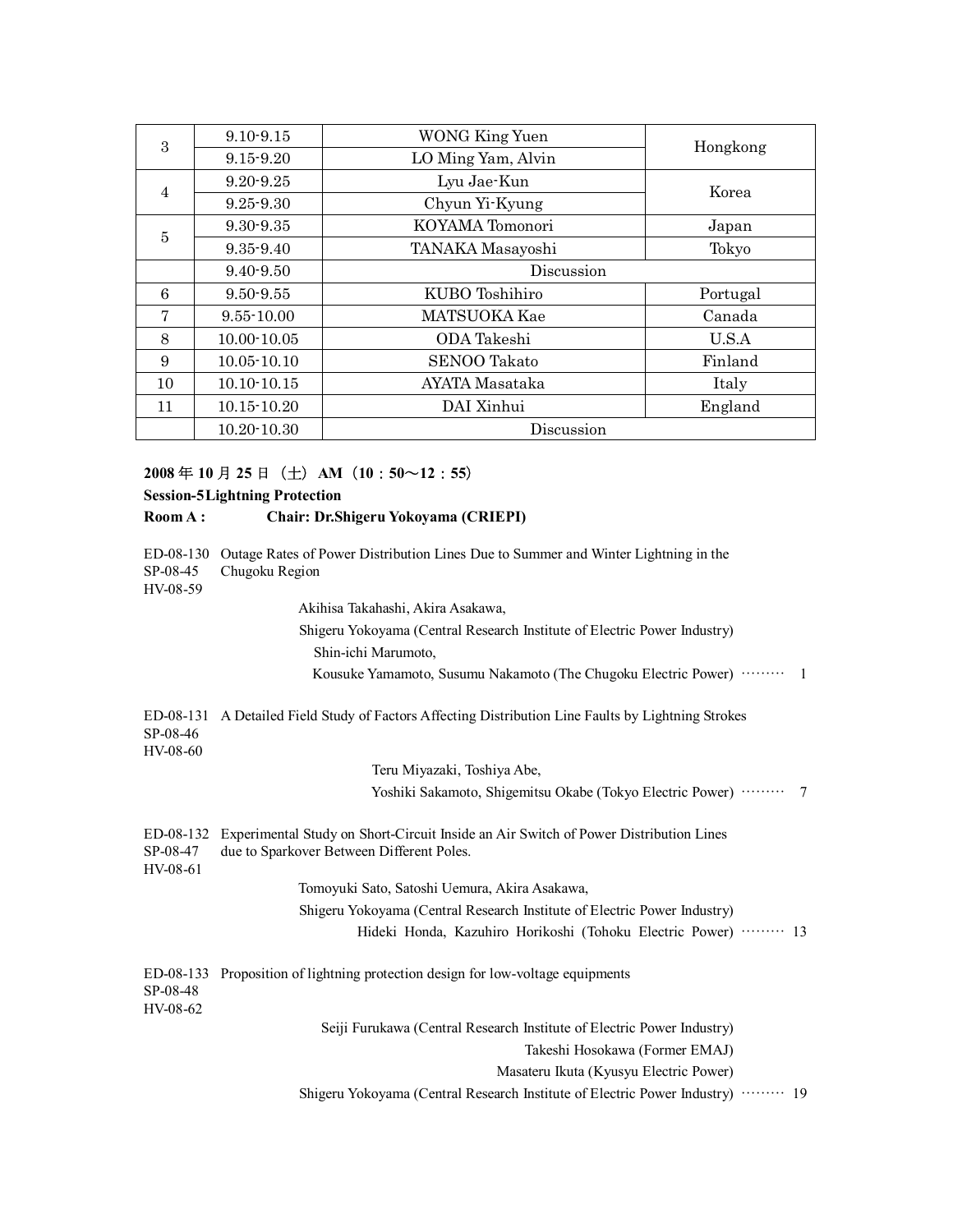ED-08-134 Study on induced voltages on an aerial wire due to a current flowing through a grounding grid SP-08-49 HV-08-63

> Akiyoshi Tatematsu, Kenichi Yamazaki, Kiyotomi Miyajima, Hideki Motoyama (Central Research Institute of Electric Power Industry) ……… 23

## **2008** 年 **10** 月 **25** 日(土)**10**:**50**~**12**:**55 Session-6Surge Arrestor**

ED-08-135 Application and Testing of Externally Gapped Transmission Line Arresters SP-08-50 HV-08-64

> Kenji Tsuge (NGK) Yoshihiro Ishizaki (Toshiba Corporation) Makoto Yamaguchi (Mitsubishi Electric Corporation) Takeshi Iwaida (Japan AE Power Systems) Hideto Watanabe (MSA) Kazuhiko Shimoda (Kansai Electric Power) Yosuke Shinohara (Chubu Electric Power) Fumito Minoura (Tokyo Electric Power) Masaru Ishii (The University of Tokyo) ……… 29

ED-08-136 Specific Consideration on Evaluation of Polymer-housed Surge Arresters SP-08-51 HV-08-65

> Y. Ishizaki, H. Suzuki (Toshiba Corporation) H. Kado (Central Research Institute of Electric Power Industry) K. Tsuge (NGK) S. Watahiki (Japan AE Power Systems) M. Kobayashi (Surge Protect) H. Hirano (Tohoku Electric Power) M. Mitani (Hokuriku Electric Power) Y. Shinohara (Chubu Electric Power) S. Yuasa (Tokyo Electric Power) S. Nishimura (Nippon Institute of Technology) ……… 35

ED-08-137 Concept and Features of Arrester Operating Duty Test in The Japanese Standard SP-08-52 HV-08-66

> Shinji Ishibe (Mitsubishi Electric Corporation) Yoshihiro Ishizaki (Toshiba Corporation) Hideo Watanabe (MSA) Misao Kobayashi (Surge Protect) Shingo Shirakawa (Hitachi / JAEPS) Sadayuki Yuasa (Tokyo Electric Power)

Seisuke Nishimura (Nippon Institute of Technology) ……… 41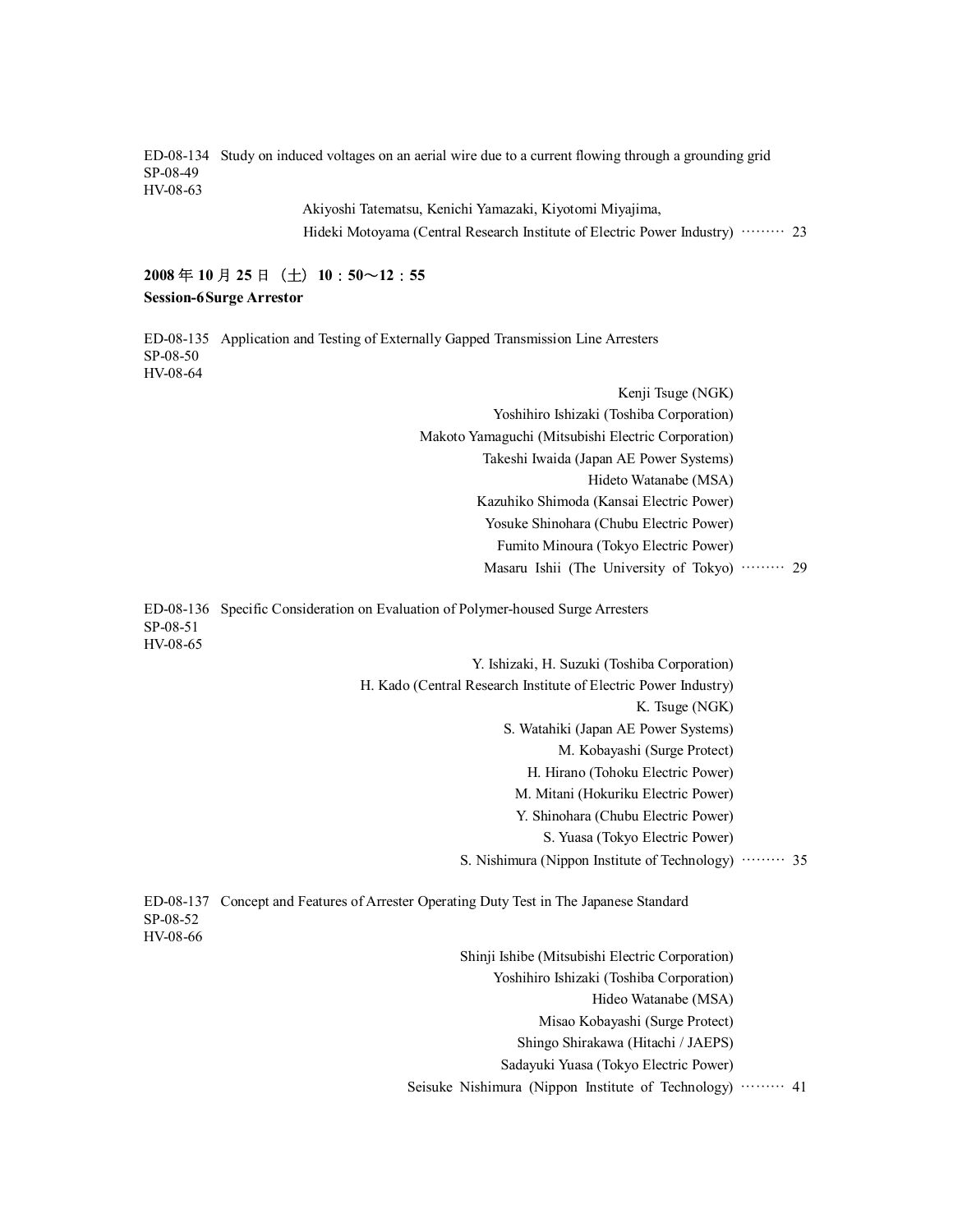ED-08-138 Insulation Co-ordination based on 1100kV High Performance Surge Arresters SP-08-53 HV-08-67 Takashi Nakamura, Takayuki Kobayashi (Tokyo Electric Power) Yoshihiro Ishizaki (Toshiba Corporation) Satoshi Watahiki (Japan AE Power Systems) Shinji Ishibe (Mitsubishi Electric Corporation) Tatsuo Kawamura (The University of Tokyo) ……… 47 ED-08-139 Zinc Oxide Surge Arresters and HVDC125kV-upgrade 500kV Converter Stations SP-08-54 -Power Technology of Japan through the Experience of Developments and Applications HV-08-68 of Gapless Metal Oxide Surge Arresters-Shingo Shirakawa (Hitachi) Takayuki Kobayashi (Tokyo Electric Power) Yoshinao Matsushita (Kansai Electric Power) Takehisa Sakai (Electric Power Development) Hironori Suzuki (Toshiba Corporation) Yuzo Ozaki (Central Research Institute of Electric Power Industry) ……… 53 **2008** 年 **10** 月 **25** 日(土)**14**:**00**~**16**:**30 Session-7Insulator, Pollution, Dielectric Characteristics Room A :Chair: Prof.Takaie Matsumoto(Shizuoka University)**

ED-08-140 Evaluation Methods of Contamination Flashover Voltage Performance of Cylindrical Type SP-08-55 Semi-conducting Glaze Porcelain Insulators HV-08-69 Kazuma Yamada, Akio Hayashi, Chiharu Saka, Kenji Sakanishi, Ryosuke Matsuoka (Chubu University) Susumu Ito, Osamu Fujii (NGK) ……… 59 ED-08-141 Characteristics of withstand voltage of polymer insulator for 70kV class transmission line SP-08-56 HV-08-70 Toshiyuki Kuroyagi, Kenji Fujiwara (Central Research Institute of Electric Power Industry) ……… 65 ED-08-142 Prevention Measure of Distribution Line Damege from Rapid Salt Pollution by Typhoon SP-08-57 HV-08-71 Isao Hiraki, Kuniaki Tanaka, Masa-aki Ishimaru, Kazuo Shinjo (Hokuriku Electric Power) ……… 69 ED-08-143 Humidity influence on corona discharge characteristics on polymer insulators under SP-08-58 polluted conditions HV-08-72 Tomoki Banno, Itsuki Umeda,